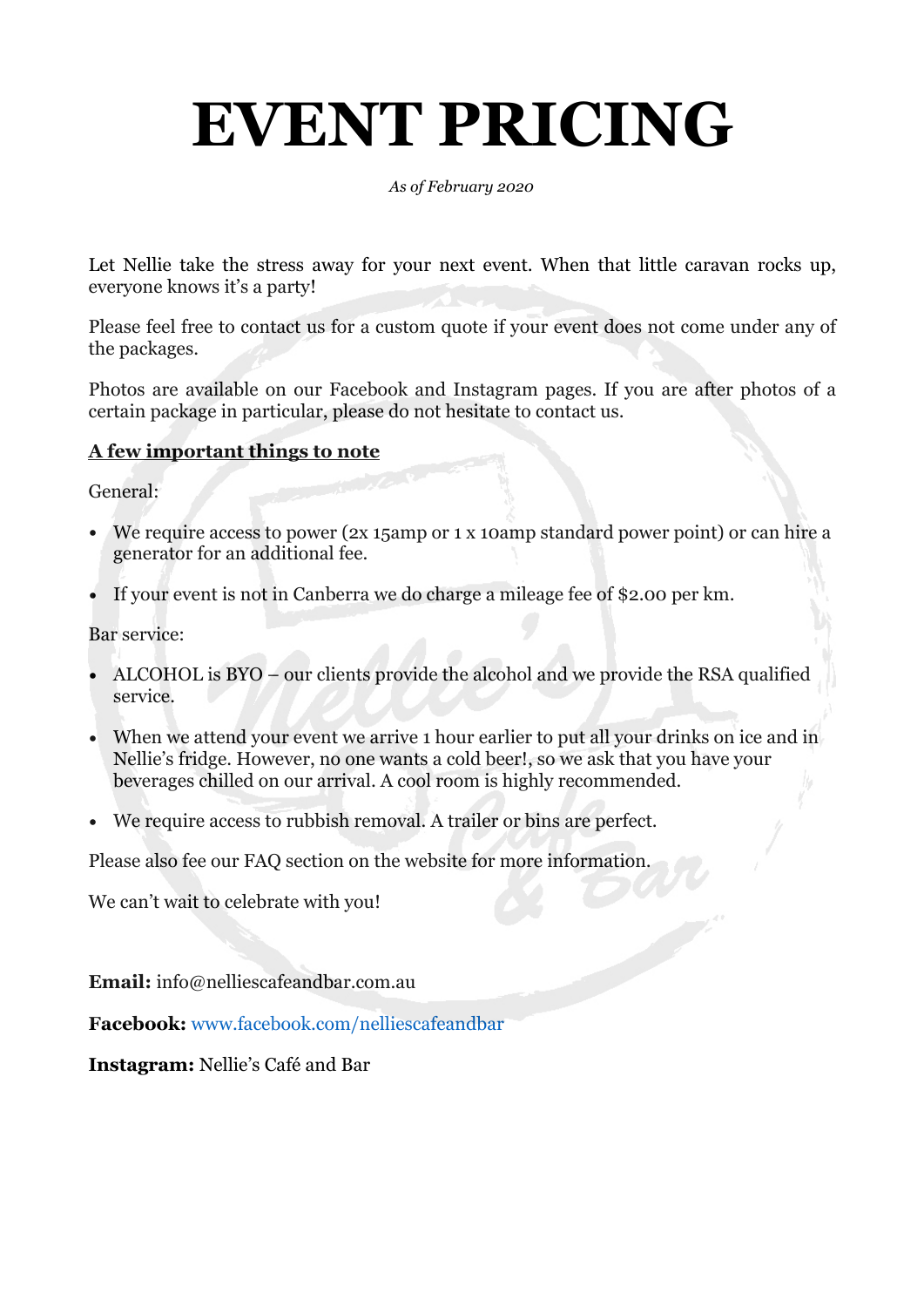## **BAR HIRE**

\$220.00 per hour (minimum 3 hours)

Bar hire suits a variety of different events. Our most popular being wedding ceremonies and receptions, birthday parties, corporate functions, business and product launches etc.

#### **BAR HIRE INCLUDES:**

- The one and only Nellie (the caravan)
- Staff (if your event is over 80pax, there may be an additional staff charge of \$35 per hour)
- A custom chalkboard sign situated on the van
- Wine glasses, champagne flutes, tumblers
- Bar accessories (bottle openers, decorations etc)

#### **EXTRAS AVAILABLE ON QUOTE:**

- 3 x 10L drink dispenser
- Barista made hot drink package (coffee, tea, hot chocolate)
- Extra staff (do you have over 80pax or require waiter hire?)
- Lawn Games (Giant Jenga, Croquet, Cornhole, Pick-Up-Sticks)
- Generator hire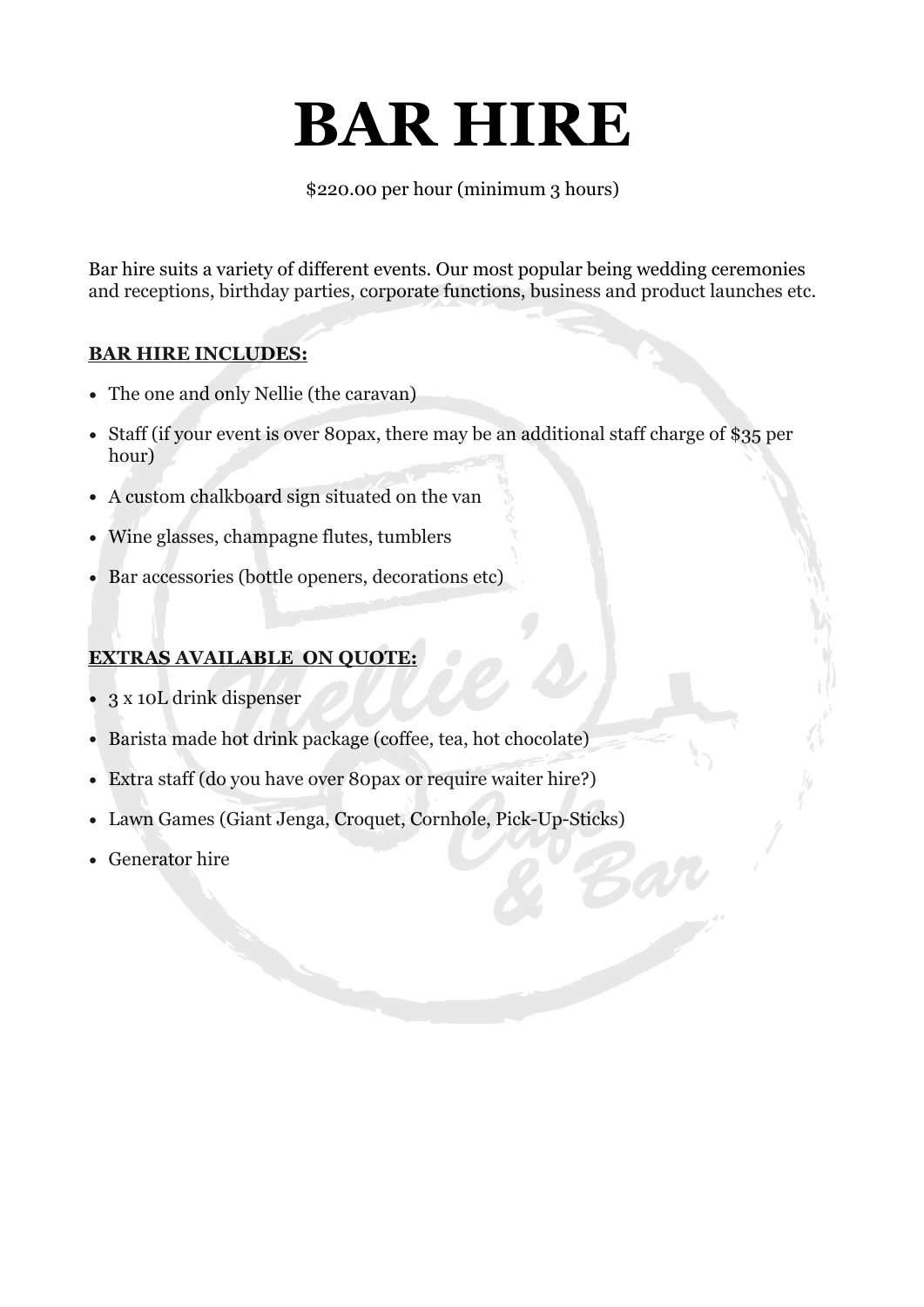## **CAFE HIRE**

\$220.00 per hour (minimum 3 hours)

Cafe hire suits a variety of different events. Our most popular being wedding ceremonies and receptions, birthday parties, corporate functions, business and product launches etc.

If you are after cafe service and this package is not what you're looking for, please contact us at info@nelliescafeandbar.com.au to discuss your event.

#### **CAFE HIRE INCLUDES:**

- The one and only Nellie (the caravan)
- Staff (if your event is over 80pax, there may be an additional staff charge of \$35 per hour)
- A custom chalkboard sign situated on the van
- Biodegradable disposable coffee cups
- 100 hot beverages (coffee, tea, hot chocolate, chai) if there is more than 100 this will be put on a tab
- Vanilla/Caramel/Hazelnut syrups and alternative milks (lactose free and soy)

#### **EXTRAS AVAILABLE ON QUOTE:**

- Soft drinks package
- 3 x 10L drink dispensers
- Extra staff (do you have over 80pax or require waiter hire?)
- Lawn Games (Giant Jenga, Croquet, Cornhole, Pick-Up-Sticks)
- Generator hire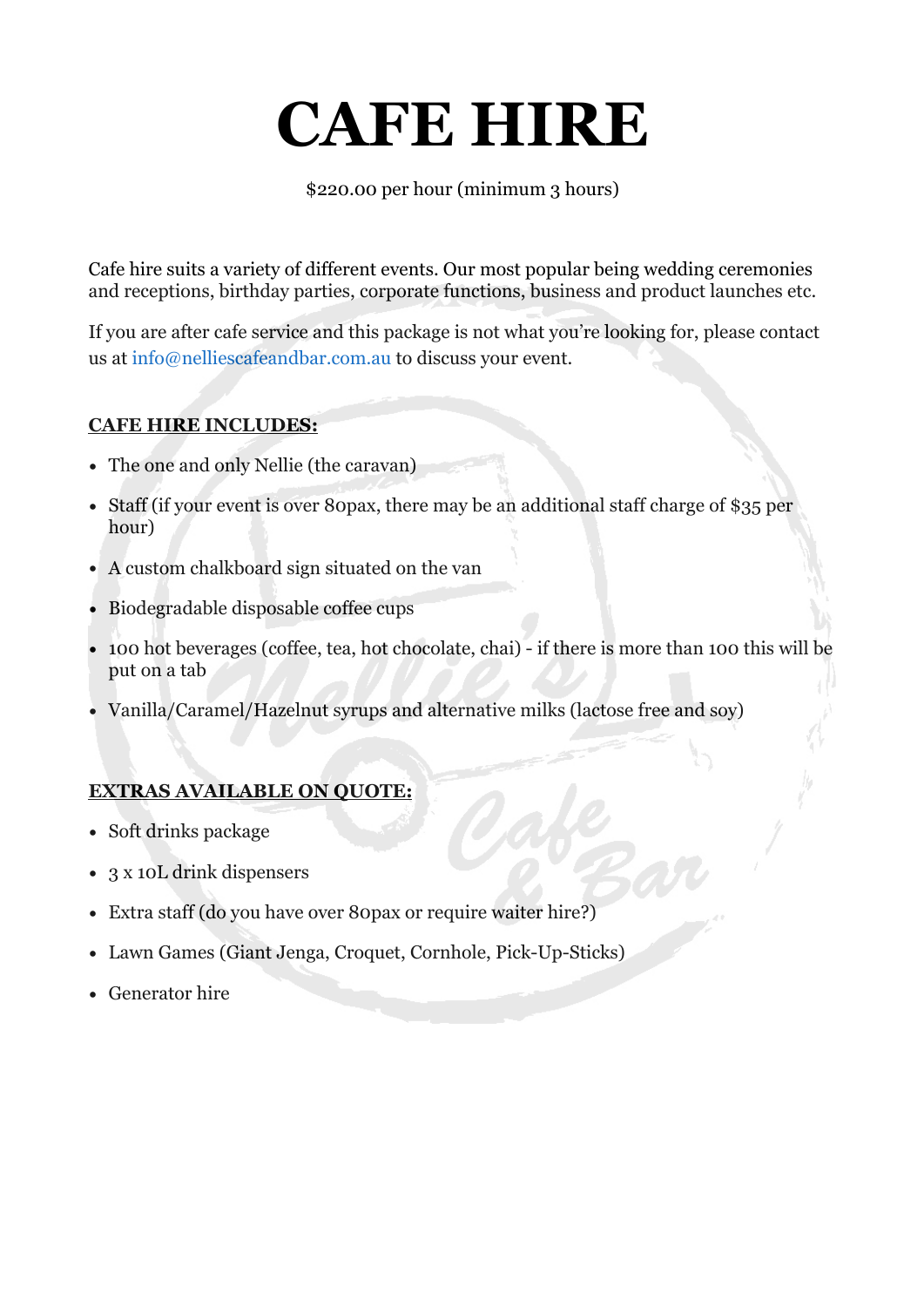# **MORNING AFTER**

\$400.00 call out (for up to two hours)

The morning after coffee call! This service is for those party goers who don't want to think about breakfast and coffee!

### **CAFE HIRE INCLUDES:**

- The one and only Nellie (the caravan)
- Staff (if your event is over 80pax, there may be an additional staff charge of \$35 per hour)
- A custom chalkboard sign situated on the van
- Biodegradable disposable coffee cups
- 50 hot beverages (coffee, tea, hot chocolate, chai) if there is more than 50 this will be put on a tab
- Vanilla/Caramel/Hazelnut syrups and alternative milks (lactose free and soy)

Bacon and egg rolls are on a tab. A credit card is required to charge after your event.

#### **EXTRAS AVAILABLE:**

- Fruit platter and juice
- Milkshakes and soft drinks package
- 3 x 10L drink dispensers
- Extra staff (do you have over 80pax or require waiter hire?)
- Lawn Games (Giant Jenga, Croquet, Cornhole, Pick-Up-Sticks)
- Generator hire